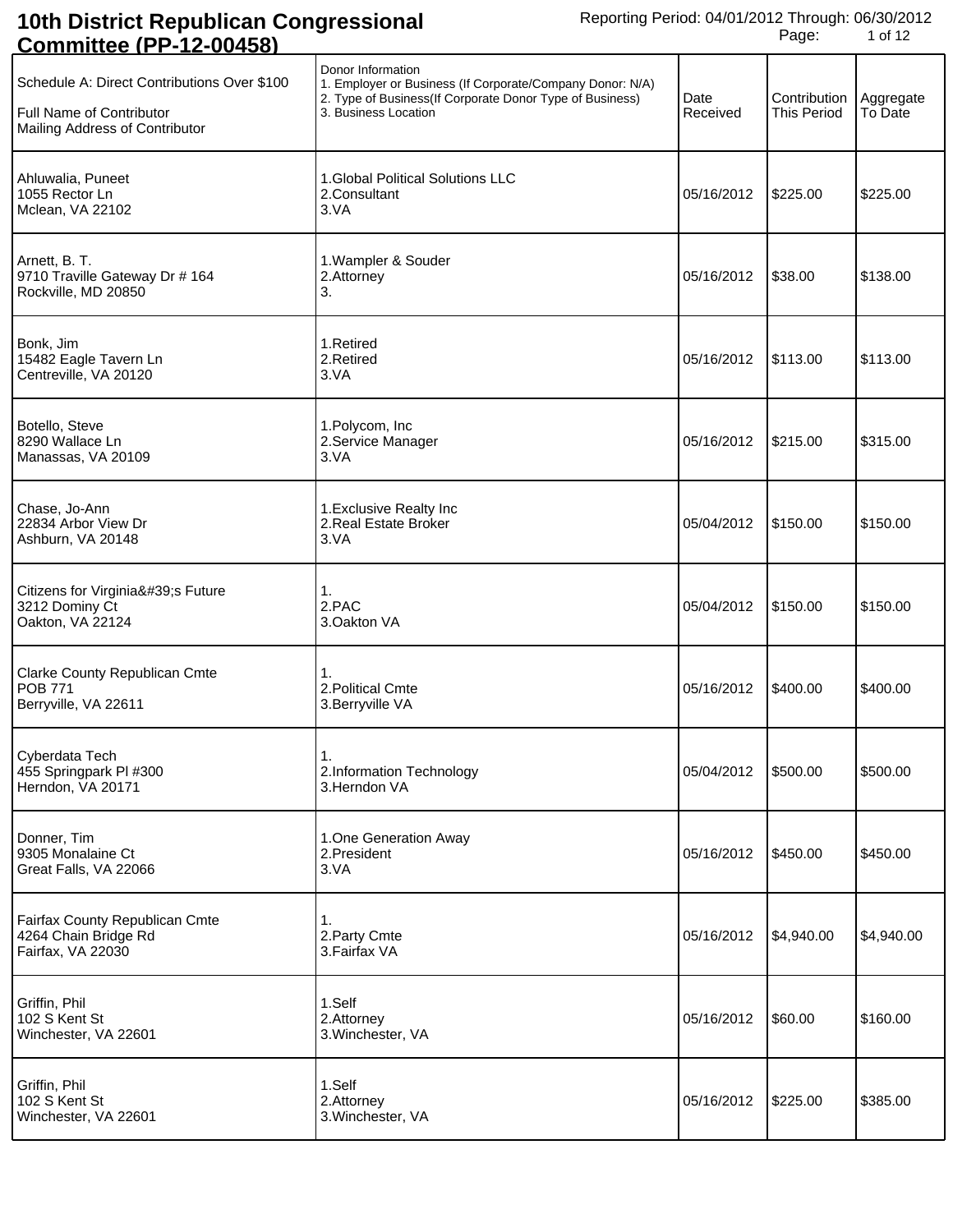| whillitty                                                                                                 |                                                                                                                                                                     |                  |                                    |                      |
|-----------------------------------------------------------------------------------------------------------|---------------------------------------------------------------------------------------------------------------------------------------------------------------------|------------------|------------------------------------|----------------------|
| Schedule A: Direct Contributions Over \$100<br>Full Name of Contributor<br>Mailing Address of Contributor | Donor Information<br>1. Employer or Business (If Corporate/Company Donor: N/A)<br>2. Type of Business (If Corporate Donor Type of Business)<br>3. Business Location | Date<br>Received | Contribution<br><b>This Period</b> | Aggregate<br>To Date |
| Hunt, Stephen<br>6429 Colchester Road<br>Fairfax Station, VA 22039                                        | 1.SAIC<br>2.Analyst<br>3.                                                                                                                                           | 05/04/2012       | \$150.00                           | \$150.00             |
| Kilberg, Barbara<br>6703 Wemberly Way<br>Mclean, VA 22101                                                 | 1.No. Va. Technology Council<br>2.President<br>3.VA                                                                                                                 | 05/16/2012       | \$60.00                            | \$1,060.00           |
| McConville, Jay<br>1003 Emerald Dr<br>Alexandria, VA 22308                                                | 1. Chandler May Inc<br>2. Manufacturing<br>3.                                                                                                                       | 05/04/2012       | \$150.00                           | \$150.00             |
| Nicholson, Andrew<br>3512 Crums Church Rd<br>Berryville, VA 22611                                         | 1.H & W Construction<br>2.Manager<br>3.VA                                                                                                                           | 05/04/2012       | \$150.00                           | \$150.00             |
| O'Rourke, Dorothy<br>3311 Diary Lou Dr<br>Herndon, VA 20171                                               | 1.Retired<br>2.Retired<br>3.VA                                                                                                                                      | 05/16/2012       | \$250.00                           | \$250.00             |
| Olson, Barbara<br>13215 Moss Ranch Ln<br>Fairfax, VA 22033                                                | 1.Self<br>2. Educator<br>3.VA                                                                                                                                       | 05/16/2012       | \$109.00                           | \$109.00             |
| <b>Patriot Holdings</b><br>116 E Edwards Ferry Rd<br>Leesburg, VA 20176                                   | 1.<br>2. Property Mgmt<br>3.Leesburg VA                                                                                                                             | 04/19/2012       | \$150.00                           | \$150.00             |
| Prince William County Republican Cmte<br>POB 1955<br>Manassas, VA 22110                                   | 1.<br>2. Political Cmte<br>3.Manassas VA                                                                                                                            | 05/16/2012       | \$730.00                           | \$730.00             |
| Ramadan, David<br>POB 221288<br>Chantilly, VA 20153                                                       | 1. Ramadan & Associates<br>2.President<br>3.VA                                                                                                                      | 05/16/2012       | \$215.00                           | \$215.00             |
| Reynolds, Sherry<br>6217 Mori St<br>Mclean, VA 22101                                                      | 1.Retired<br>2.Retired<br>3.VA                                                                                                                                      | 05/16/2012       | \$143.00                           | \$143.00             |
| Ryan, Richard<br>43246 Baltusrol Terr<br>Ashburn, VA 20147                                                | 1.TASC, Inc<br>2.System Engineer<br>3.VA                                                                                                                            | 05/16/2012       | \$180.00                           | \$180.00             |
| Swenson, Gail<br>7 Vinson Ct<br>Sterling, VA 20165                                                        | 1.Retired<br>2.Retired<br>3.VA                                                                                                                                      | 05/04/2012       | \$150.00                           | \$150.00             |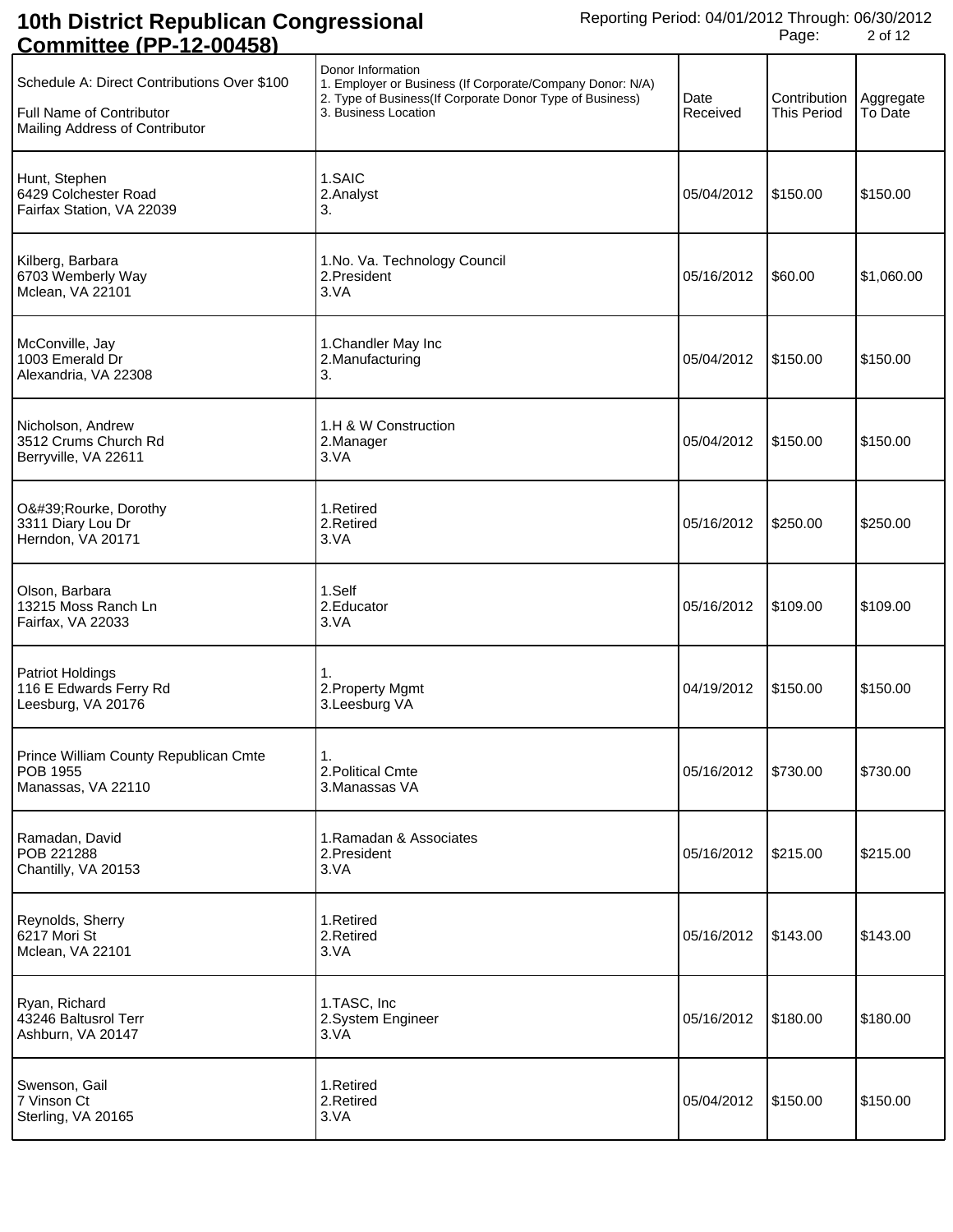| <u> COMMIttee (PP-12-00458)</u>                                                                           |                                                                                                                                                                     |                  |                                    |                      |
|-----------------------------------------------------------------------------------------------------------|---------------------------------------------------------------------------------------------------------------------------------------------------------------------|------------------|------------------------------------|----------------------|
| Schedule A: Direct Contributions Over \$100<br>Full Name of Contributor<br>Mailing Address of Contributor | Donor Information<br>1. Employer or Business (If Corporate/Company Donor: N/A)<br>2. Type of Business (If Corporate Donor Type of Business)<br>3. Business Location | Date<br>Received | Contribution<br><b>This Period</b> | Aggregate<br>To Date |
| The NRA Foundation, Inc<br>POB 16143<br>Washington, DC 20041                                              | 1.<br>2. Charitable Foundation<br>3. Washington, DC                                                                                                                 | 04/16/2012       | \$250.00                           | \$250.00             |
| <b>Trinity Springs LLC</b><br>1770 Kirby Rd<br>Mclean, VA 22101                                           | 1.<br>2.Industrial Supplies<br>3.Mclean VA                                                                                                                          | 05/16/2012       | \$1,000.00                         | \$1,000.00           |
| Universal Debit & Credit Corp<br>3901 Centreview Dr Ste W<br>Chantilly, VA 20151                          | 1.<br>2. Electronic Payment Processing Co<br>3. Chantilly VA                                                                                                        | 05/16/2012       | \$2,789.56                         | \$2,789.56           |
| Volpe, Suzanne<br>20547 Quarterpath Trace Circle<br>Sterling, VA 20165                                    | 1. Potomac Cort<br>2. Executive Assistant<br>3.VA                                                                                                                   | 05/04/2012       | \$300.00                           | \$300.00             |
| Volpe, Suzanne<br>20547 Quarterpath Trace Circle<br>Sterling, VA 20165                                    | 1. Potomac Cort<br>2. Executive Assistant<br>3.VA                                                                                                                   | 05/16/2012       | \$164.50                           | \$464.50             |
| Volpe, Suzanne<br>20547 Quarterpath Trace Circle<br>Sterling, VA 20165                                    | 1. Potomac Cort<br>2. Executive Assistant<br>3.VA                                                                                                                   | 05/16/2012       | \$25.00                            | \$489.50             |
| Williams, Randy<br>6712 Haycock Rd<br>Falls Church, VA 22043                                              | 1. Fairfax County Public Schools<br>2. Transportation<br>3.VA                                                                                                       | 05/16/2012       | \$175.00                           | \$175.00             |
| Williams, Randy<br>6712 Haycock Rd<br>Falls Church, VA 22043                                              | 1. Fairfax County Public Schools<br>2. Transportation<br>3.VA                                                                                                       | 05/16/2012       | \$210.00                           | \$385.00             |
| <b>Total This Period</b>                                                                                  |                                                                                                                                                                     |                  | \$14,817.06                        |                      |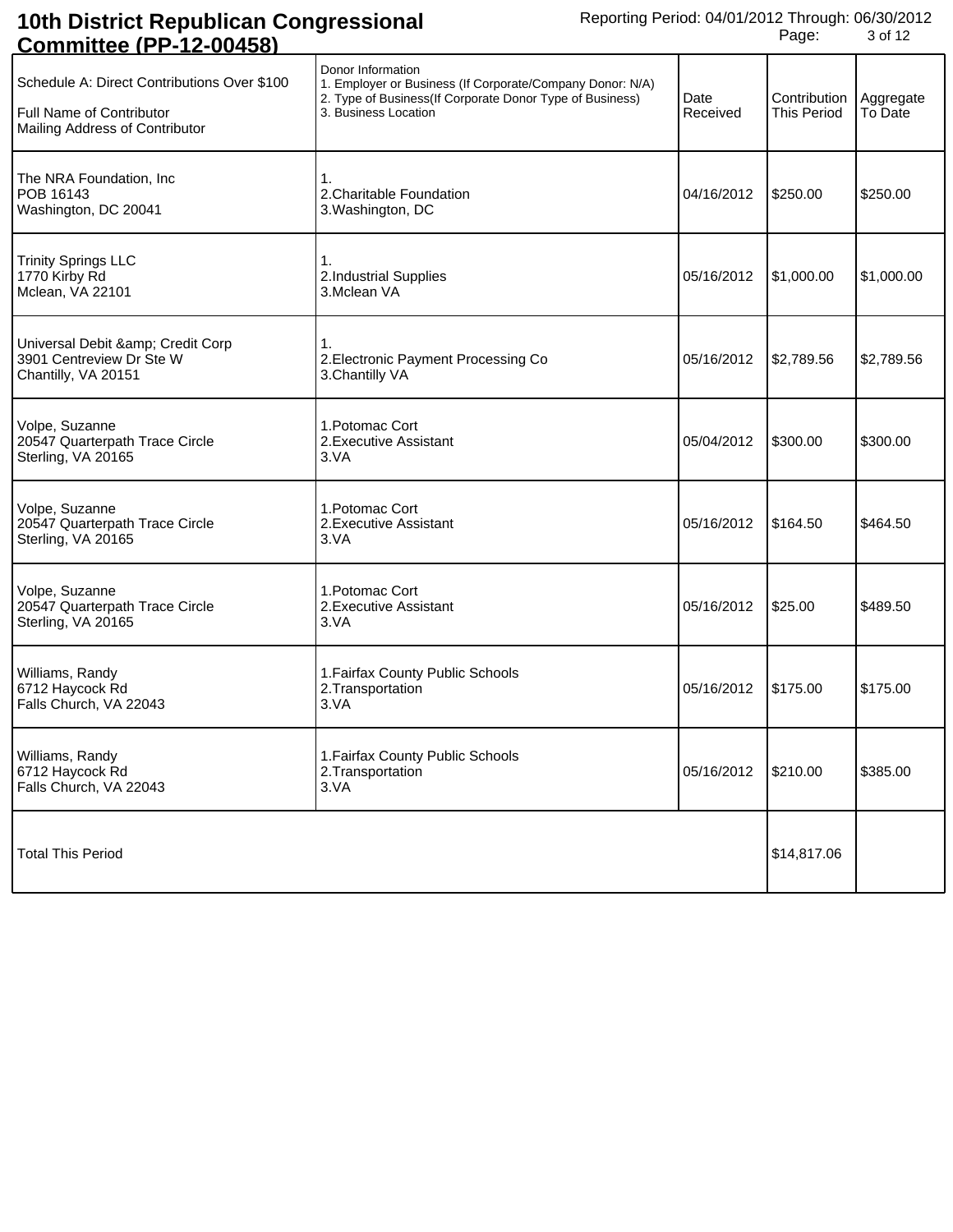| Schedule B: In-Kind Contributions Over \$100<br><b>Full Name of Contributor</b><br>Mailing Address of Contributor | Donor Information<br>1. Employer or Business (If Corporate/Company Donor: N/A)<br>2. Type of Business (If Corporate Donor Type of Business)<br>3. Business Location<br>4. Service/Goods Received<br>5. Basis used to Determine Value | Date<br>Received | Contribution   Aggregate<br>This Period | To Date  |
|-------------------------------------------------------------------------------------------------------------------|--------------------------------------------------------------------------------------------------------------------------------------------------------------------------------------------------------------------------------------|------------------|-----------------------------------------|----------|
| Whitbeck, John<br>116-E Edwards Ferry Road<br>Leesburg, VA 20176                                                  | . Whitbeck Cisneros<br>2. Attorney<br>3. Leesburg VA<br>4. Room Rental @ Lansdowne Potomac Club<br>5. Actual Cost                                                                                                                    | 06/05/2012       | \$400.00                                | \$400.00 |
| Total This Period                                                                                                 |                                                                                                                                                                                                                                      |                  | \$400.00                                |          |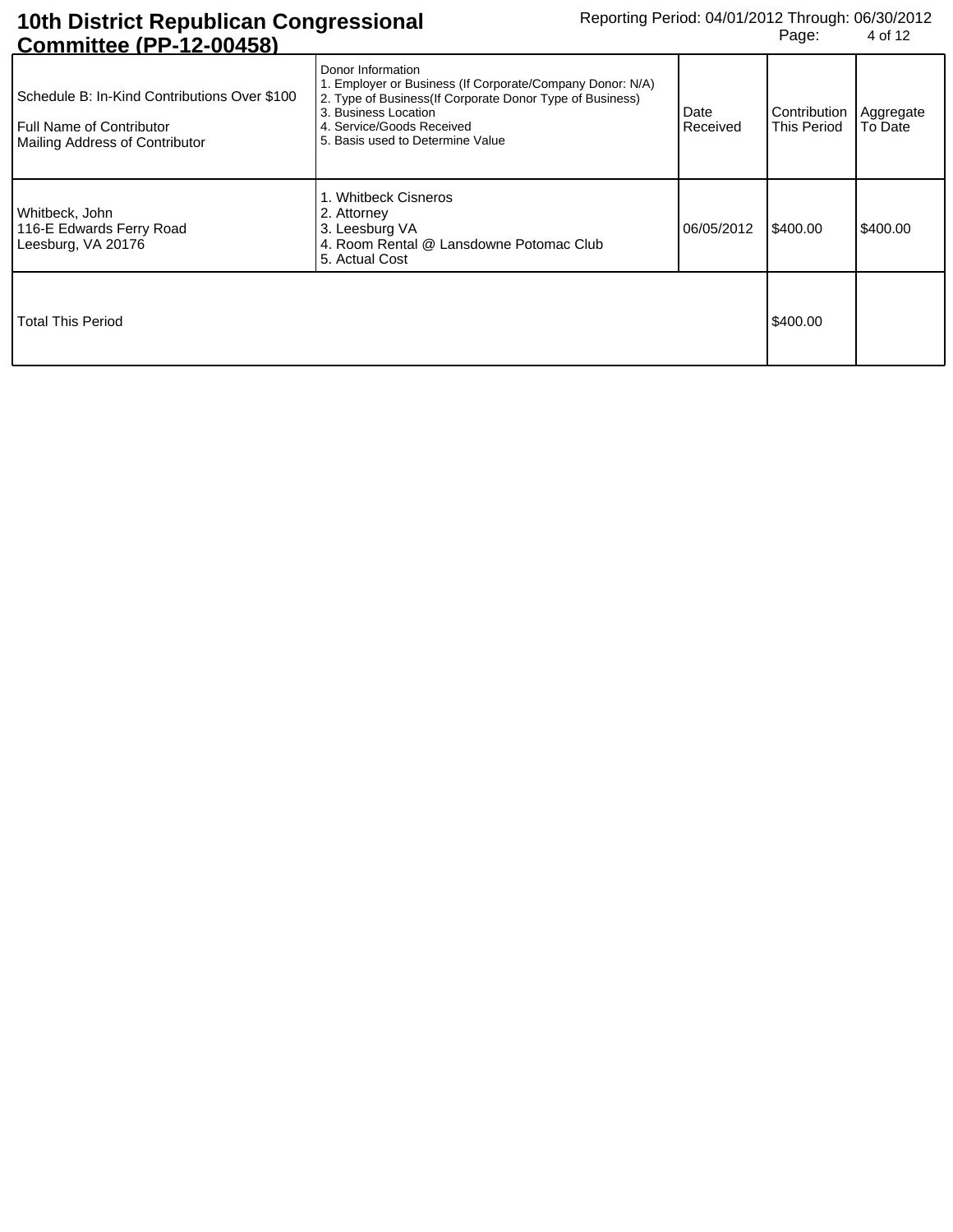No Schedule C results to display.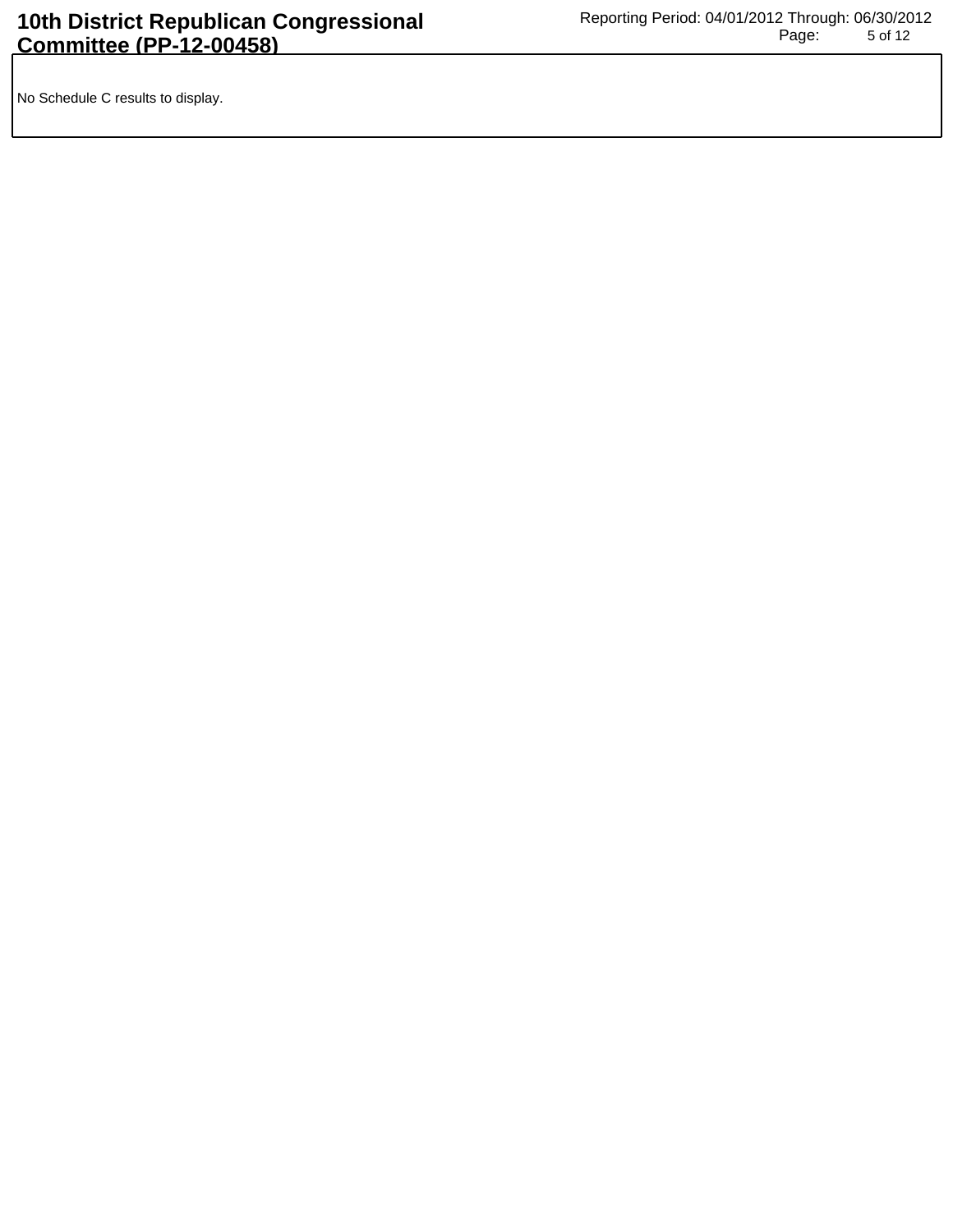| <u>,,,,,,,,,,,,,,</u><br>14 VVT                                                       |                                           |                                                 |                        |                |
|---------------------------------------------------------------------------------------|-------------------------------------------|-------------------------------------------------|------------------------|----------------|
| Schedule D: Expenditures<br>Person or Company Paid and Address                        | Item or Service                           | Name of<br>Person<br>Authorizing<br>Expenditure | Date of<br>Expenditure | Amount<br>Paid |
| Rumberg, Michael<br>7138 Little River TP # 210<br>Annandale, VA 22003                 | <b>SBE Compliance Services</b>            | Shak Hill                                       | 04/15/2012             | \$480.00       |
| <b>USPS</b><br>6841 Elm St<br>Mclean, VA 22101                                        | Postage                                   | Shak Hill                                       | 04/15/2012             | \$5.75         |
| Loudoun County Electoral Board<br>801 N King St<br>Leesburg, VA 20132                 | Ballot counting machines for convention   | Shak Hill                                       | 05/01/2012             | \$100.00       |
| Donor Town Square, Inc<br>1875 Clay Drive<br>Crozet, VA 22932                         | credit card processing fee                | Shak Hill                                       | 05/04/2012             | \$166.50       |
| Universal Credit & Debit Corp<br>3901 Centreview Drive Suite W<br>Chantilly, VA 20151 | credit card processing fee                | Shak Hill                                       | 05/16/2012             | \$189.44       |
| Go Mac Marketing<br>12578 Fair Lakes Circle #283<br>Fairfax, VA 22033                 | items for silent auction                  | Shak Hill                                       | 05/17/2012             | \$640.50       |
| L & D Events<br>Ladson Rd<br>Silver Spring, MD 20901                                  | Items purchased for silent auction        | Shak Hill                                       | 05/22/2012             | \$1,125.00     |
| Letiecq, Greg<br>9702 Dublin Dr<br>Manassas, VA 20109                                 | Videographer services                     | Shak Hill                                       | 05/23/2012 \$100.00    |                |
| Stone, Greg<br>46478 Cedarhurst Dr<br>Sterling, VA 20165                              | Security Guard services for dinner        | Shak Hill                                       | 05/23/2012             | \$100.00       |
| Cook, Craig & Francuzenko<br>3554 Chain Bridge Rd<br>Fairfax, VA 22030                | <b>Legal Services</b>                     | Shak Hill                                       | 05/25/2012             | \$590.00       |
| <b>Executive Press, Inc.</b><br>10412 Main St<br>Fairfax, VA 22030                    | badgeholders and lanyards for convention  | Shak Hill                                       | 05/25/2012             | \$341.25       |
| Benjamin Franklin Printing Co<br>1528 High St<br>Richmond, VA 23220                   | Printing of Ballots for convention        | Shak Hill                                       | 05/29/2012             | \$791.25       |
| Dominion Voting<br>POB 538214<br>Atlanta, GA 30353                                    | Ballot Machine Programming for convention | Shak Hill                                       | 06/04/2012             | \$990.00       |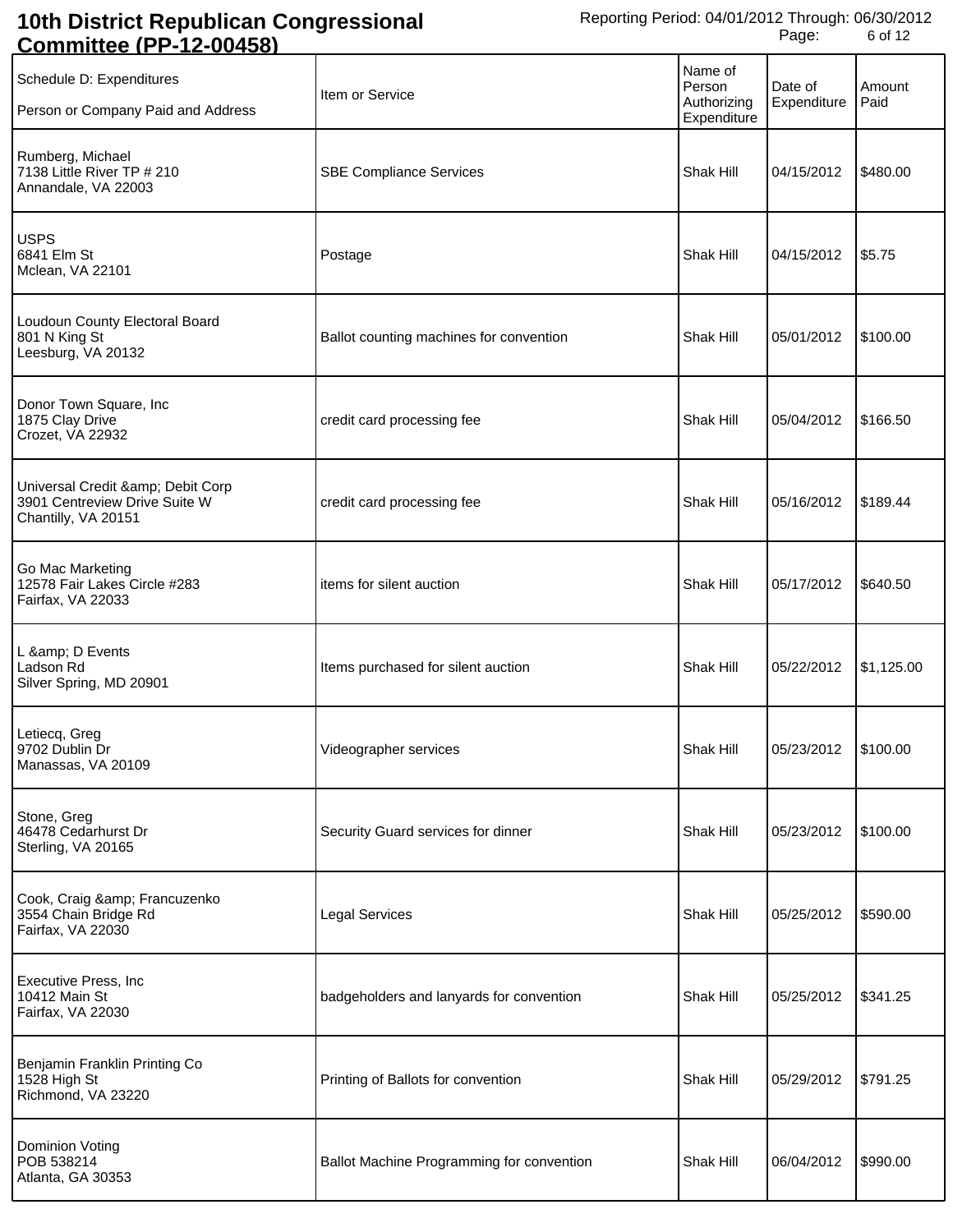| <u> COINNINUEE (FF-12-00430)</u>                               |                                   |                                                 |                        |                |
|----------------------------------------------------------------|-----------------------------------|-------------------------------------------------|------------------------|----------------|
| Schedule D: Expenditures<br>Person or Company Paid and Address | Item or Service                   | Name of<br>Person<br>Authorizing<br>Expenditure | Date of<br>Expenditure | Amount<br>Paid |
| Sanchez, Cindy<br>4704 Western Street<br>Fairfax, VA 22030     | items provided for silent auction | Hill                                            | 06/04/2012             | \$220.00       |
| Office Depot<br>12275 Price Club Plaza<br>Fairfax, VA 22030    | office supplies                   | Shak Hill                                       | 06/07/2012             | \$29.40        |
| Bean, Michelle<br>18412 Sydnor Hill Ct<br>Leesburg, VA 20175   | Office Manager fee                | Shak Hill                                       | 06/15/2012             | \$2,000.00     |
| <b>Total This Period</b>                                       |                                   |                                                 |                        | \$7,869.09     |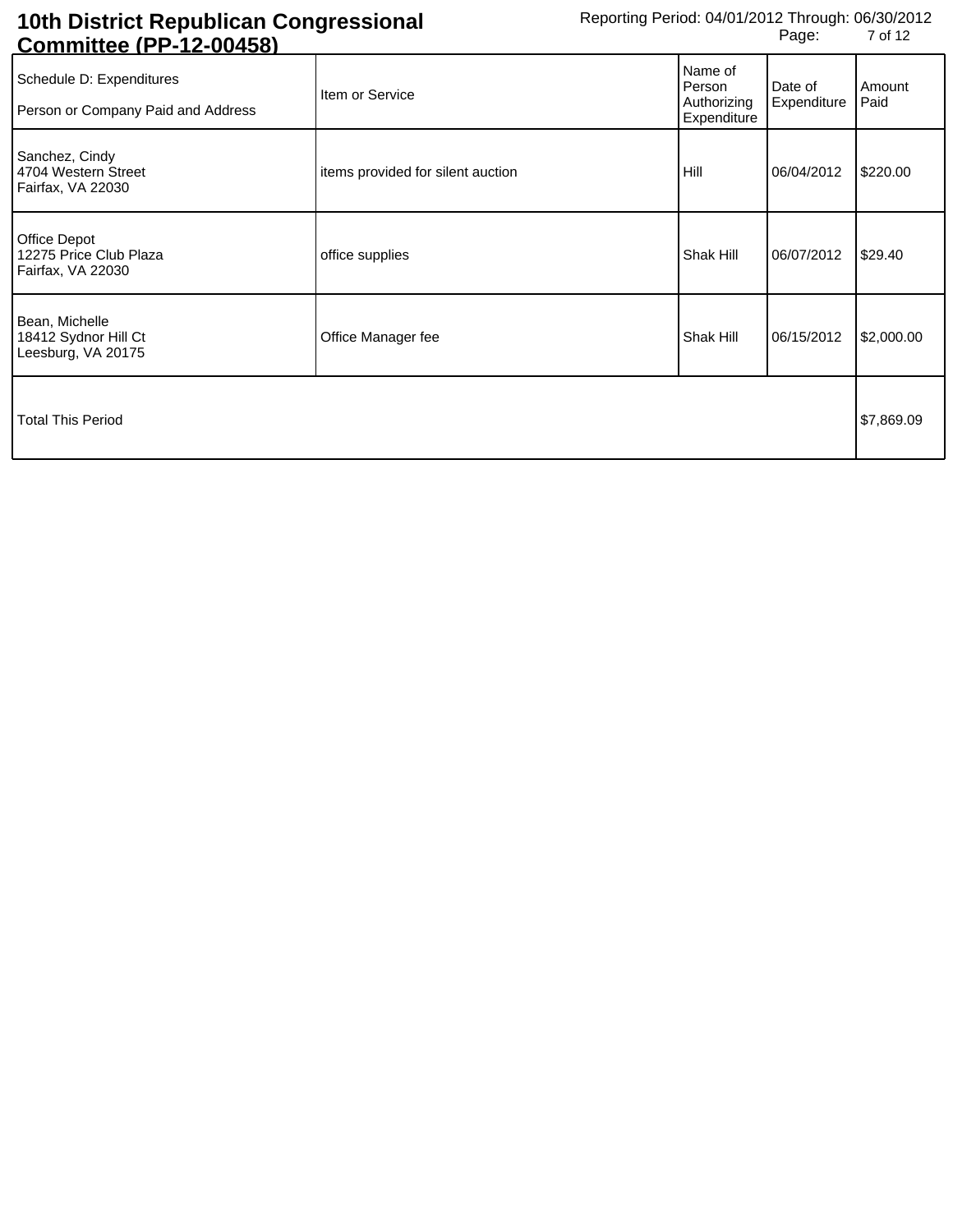| No Schedule E-1 results to display. |  |
|-------------------------------------|--|
|                                     |  |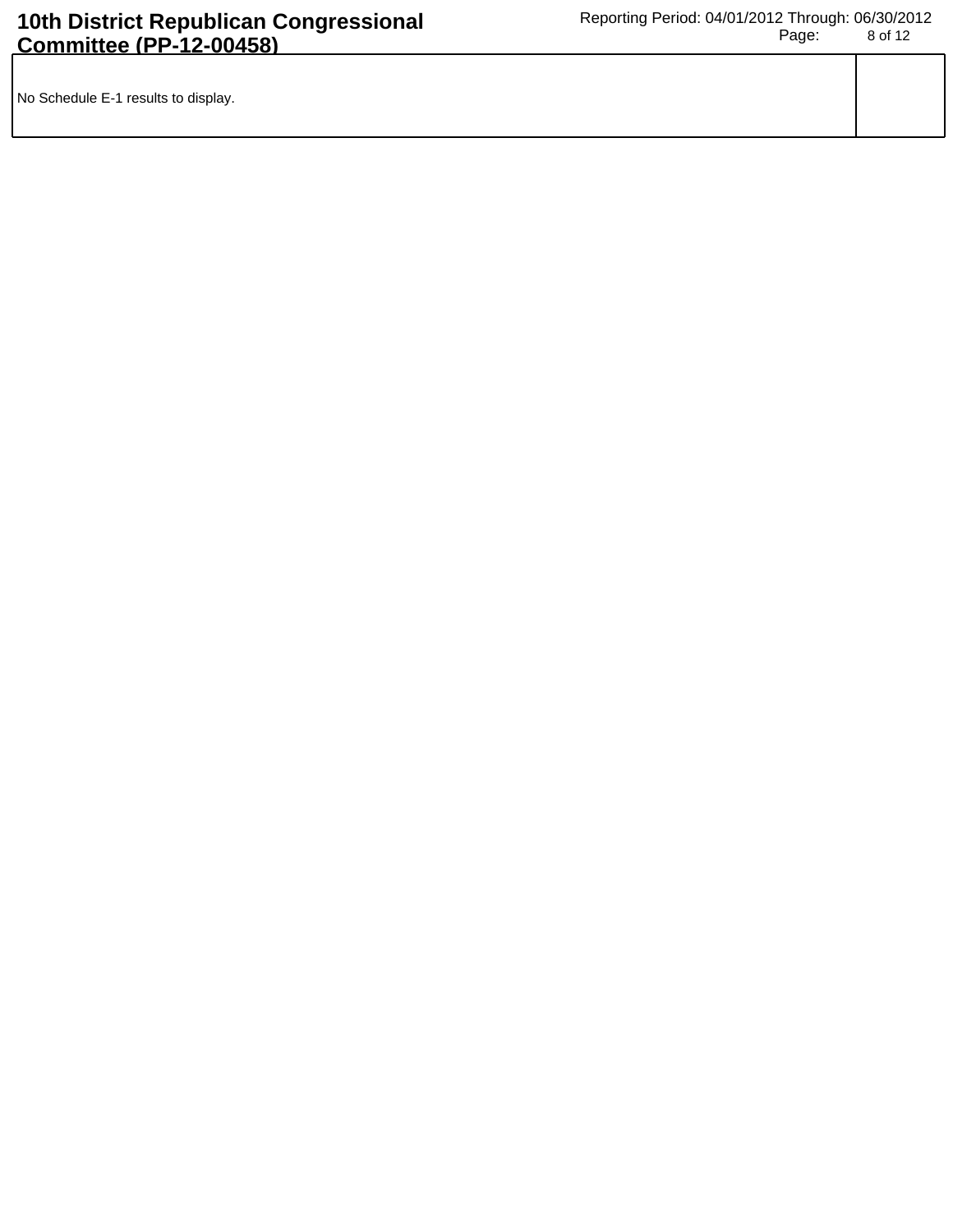| No Schedule E-2 results to display. |  |
|-------------------------------------|--|
|                                     |  |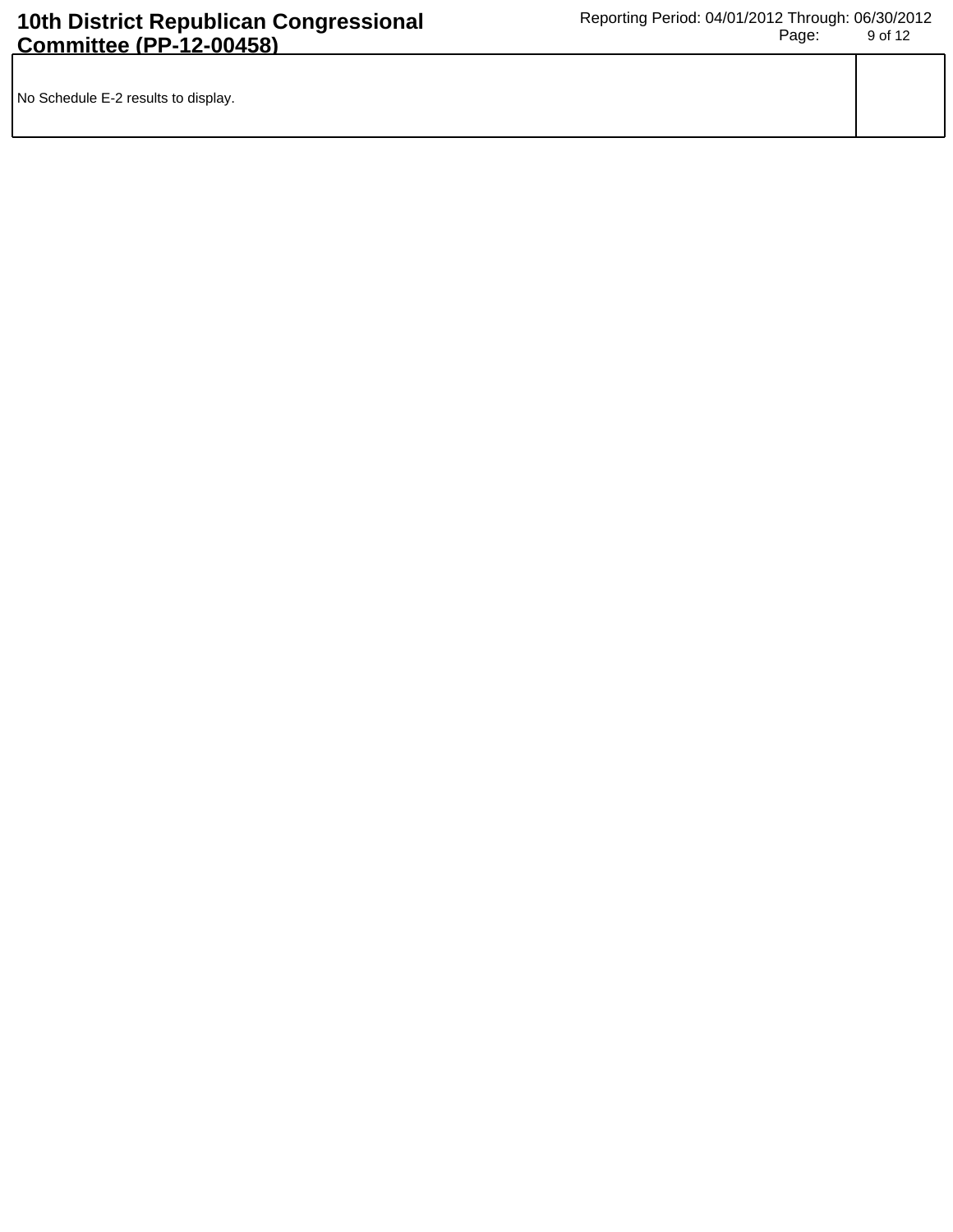No Schedule F results to display.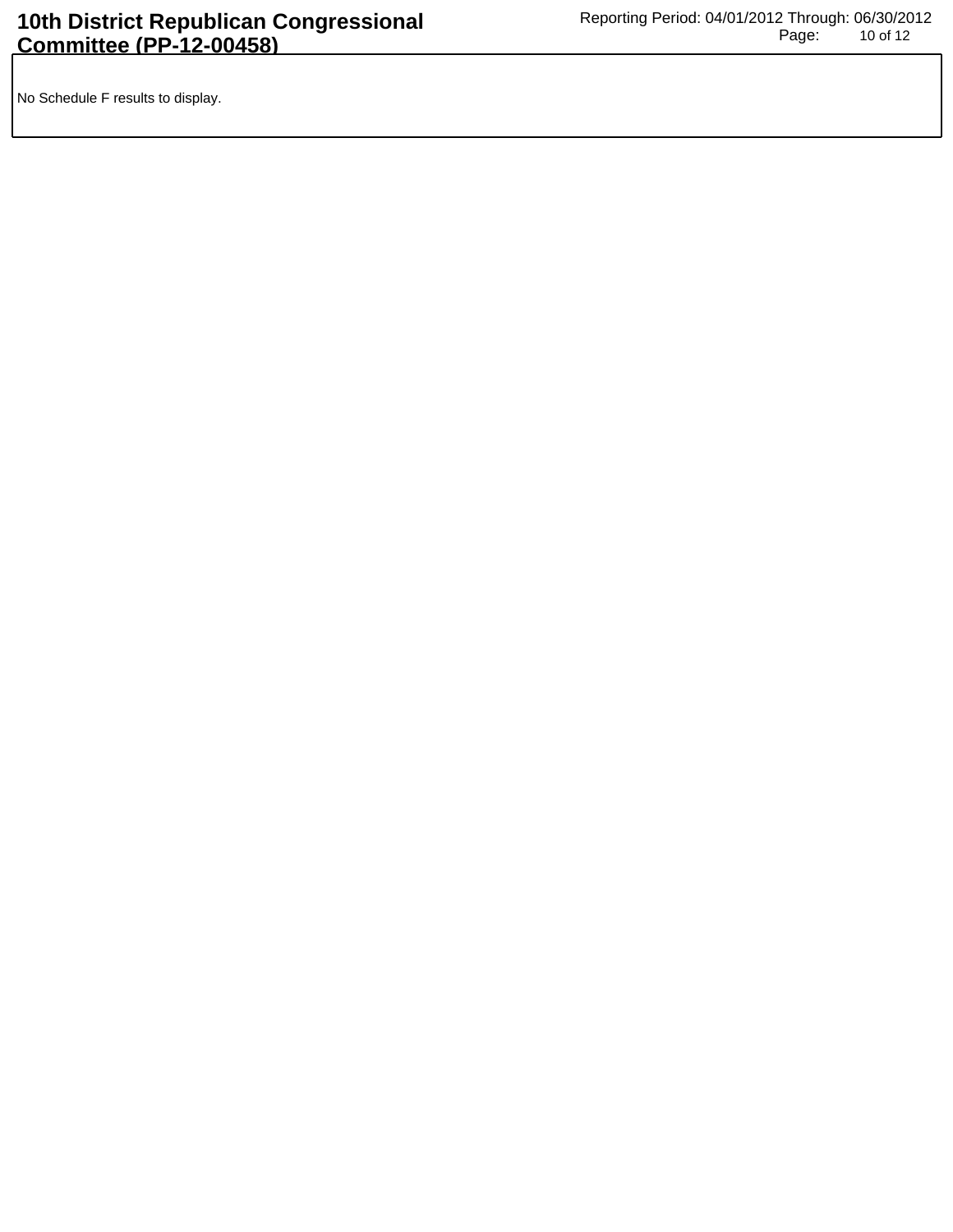| <u> Johnnittud († † 12 00400)</u><br><b>Schedule G: Statement of Funds</b> | Number of<br><b>Contributions</b> | <b>Amount</b> |             |
|----------------------------------------------------------------------------|-----------------------------------|---------------|-------------|
| <b>Contributions Received This Period</b>                                  |                                   |               |             |
| 1. Schedule A [Over \$100]                                                 | 32                                | \$14,817.06   |             |
| 2. Schedule B [Over \$100]                                                 | 1                                 | \$400.00      |             |
| 3. Un-itemized Cash Contributions [\$100 or less]                          | 16                                | \$931.00      |             |
| 4. Un-itemized In-Kind Contributions [\$100 or less]                       | 0                                 | \$0.00        |             |
| 5. Total                                                                   | 49                                |               | \$16,148.06 |
| <b>Bank Interest, Refunded Expenditures and Rebates</b>                    |                                   |               |             |
| 6. Schedule C [also enter on Line 17b on Schedule H]                       |                                   |               | \$0.00      |
| <b>Expenditures Made This Period</b>                                       |                                   |               |             |
| 7. Schedule B [From line 2 Above]                                          |                                   | \$400.00      |             |
| 8. Un-itemized In-Kind contributions [From line 4 Above]                   |                                   | \$0.00        |             |
| 9. Schedule D [Expenditures]                                               |                                   | \$7,869.09    |             |
| 10. Total [add lines 7, 8 and 9]                                           |                                   |               | \$8,269.09  |
| <b>Reconciliation of Loan Account</b>                                      |                                   |               |             |
| 11. Beginning loan balance [from line 15 of last report]                   |                                   | \$0.00        |             |
| 12. Loans received this period [from Schedule E-Part 1]                    |                                   | \$0.00        |             |
| 13. Subtotal                                                               |                                   |               | \$0.00      |
| 14. Subtract: Loans repaid this period [from Schedule E-Part2]             |                                   | \$0.00        |             |
| 15. Ending loan balance                                                    |                                   |               | \$0.00      |